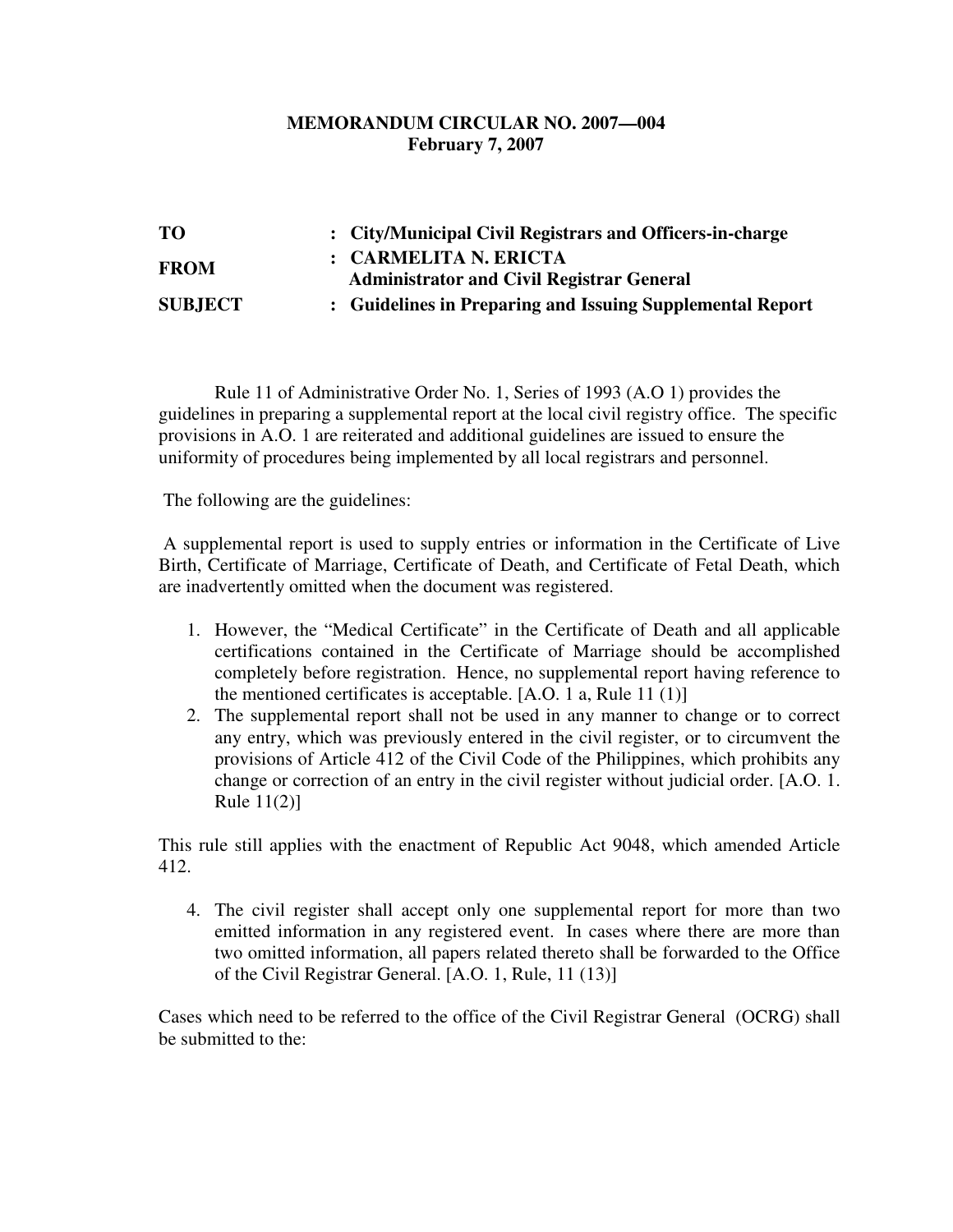Office of the Civil Registrar General Attn. Ms. Editha R. Orcilla Vibal Bldg., corner Times St., and EDSA West Triangle, Quezon City

5. The OCRG shall provide the feedback to the civil registrar regarding the result of the submitted case/s of supplemental report for more than two emitted information within fifteen days after receipt of the cases. Feedback means whether the case/s raised have been approved or disapproved. Whenever necessary, follow-up on the results of the cases may be made through the following email address.

## to E.Orcilla@census.gov.ph

## cc: C.Ericta@census.gov.ph, L.Hufana@census.gov.ph

- 6. Pending approval by the OCRG on supplemental report cases with more than two omitted information, the local civil registry offices should refrain from effecting the supplemental report and from issuing civil registry documents with supplemental report to the client.
- 7. The supplemental report may be filed by the parents/guardian or the party concerned, if of age who shall execute an affidavit indicating the entry/entries in the registration and the reason/s why there was a failure in supplying the required entry. [A.O. 1, Rule 11 (4))]
- 8. Ensure that the following requirements are complied with:
	- Affidavit for supplemental report indicating the facts of events like name/s of the owner/s, date and place of event, entry/entries omitted, and reason/s for failure to supply the missing information at the time of registration;
	- Certified copy of the document with the omitted entry/entries;
	- Supplemental report using the appropriate form as stated in guideline  $#9$ ;
	- Certified copy of the Certificate of Marriage of the parents of the document owner, if document affected is a Certificate of Live Birth.
- 9. Upon receipt of the requirements stated in the guidelines #8 above, the local civil registry office shall prepare the supplemental report using the appropriate form, that is, Certificate of Live Birth, Certificate of Marriage, Certificate of Death, or Certificate of Fetal Death, whichever is appropriate.

The omitted entry/entries shall ne entered in the appropriate space/s in the said forms in addition to the following items:

- Certificate of Live Birth/Certificate of Dearth/Certificate of Fetal Death
	- Province
	- City/Municipality
	- Registry Number
	- Name of the Document Owner